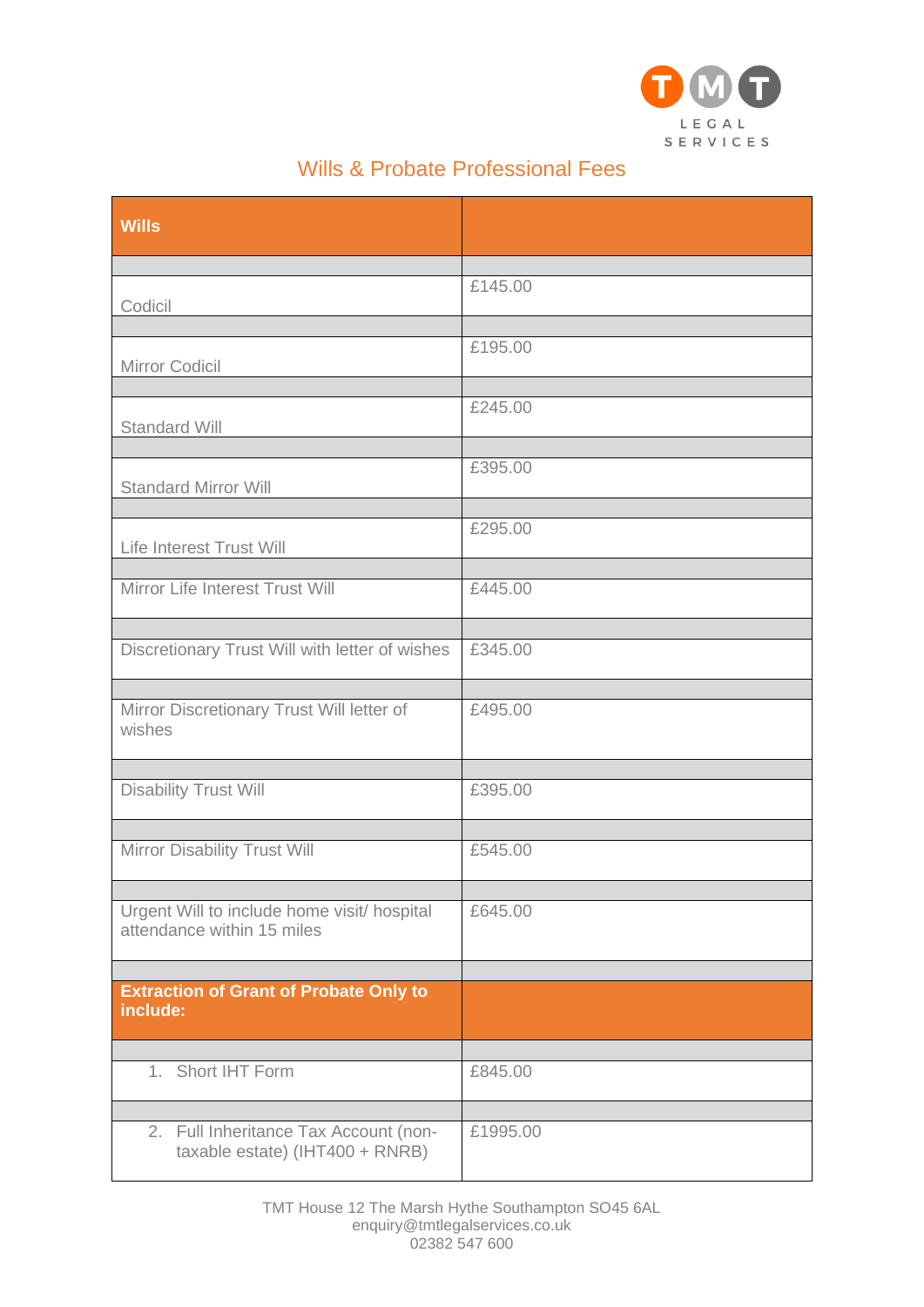

| Deed of Variation to Will                                        | £495.00                                |
|------------------------------------------------------------------|----------------------------------------|
| <b>Estate Administration (estimated hourly</b><br>rate)          | £195.00                                |
| Lasting Power of Attorney x 1 to including                       | £395.00                                |
| registering                                                      |                                        |
| Lasting Power of Attorney x 2 to including<br>registering        | £745.00                                |
| Lasting Power of Attorney x 4 to including<br>registering        | £995.00                                |
| Additional Certified copy Lasting Power of<br>Attorney (per doc) | £15.00                                 |
| Deputyship Application                                           | From £995.00                           |
| <b>Declaration of Trust</b>                                      | £345.00                                |
| Severance of Joint Tenancy and Land<br>Registry as part of Will  | £145.00                                |
| Remove deceased from Land Registry                               | £145.00                                |
| Home visit within 5 miles                                        | £25.00                                 |
| <b>Probate Fees</b>                                              |                                        |
| <b>Basic</b>                                                     | £3900.00 (20 hours) - £5850 (30 hours) |
| Medium                                                           | £5850.00 (30 hours) - £7800 (40 hours) |
| Large                                                            | £9750.00 (50+ hours)                   |